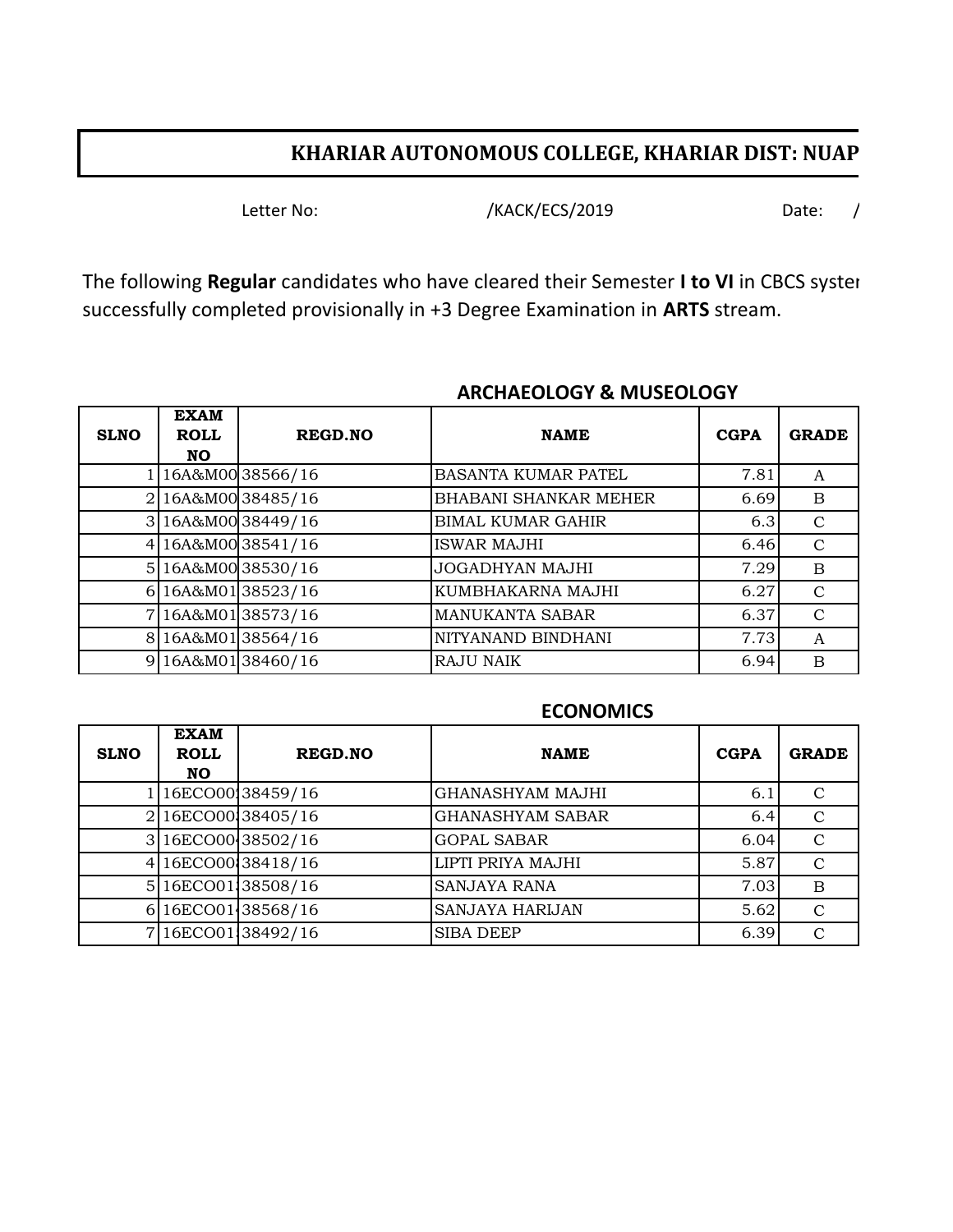# **EDUCATION**

|             | <b>EXAM</b> |                     |                               |             |                |
|-------------|-------------|---------------------|-------------------------------|-------------|----------------|
| <b>SLNO</b> | <b>ROLL</b> | <b>REGD.NO</b>      | <b>NAME</b>                   | <b>CGPA</b> | <b>GRADE</b>   |
|             | <b>NO</b>   |                     |                               |             |                |
|             |             | 1 16EDU00 38553/16  | ABHASHREE SAIRUPA THAKUR      | 6.69        | B              |
|             |             | 216EDU00 38402/16   | AKASH KUMAR PANDA             | 8.07        | $\mathbf{A}$   |
|             |             | 3 16EDU00 38390/16  | <b>ANIVA BEHERA</b>           | 8.46        | $\mathbf{A}$   |
|             |             | 4 16EDU00 38439/16  | <b>BABITA SUNANI</b>          | 7.29        | $\mathbf B$    |
|             |             | 5 16EDU00 38587/16  | <b>BEENAPANI BEHERA</b>       | 6.89        | B              |
|             |             | 6 16EDU00 38476/16  | <b>BHISMADEV JAGAT</b>        | 6.31        | $\mathsf{C}$   |
|             |             | 7 16EDU00 38433/16  | <b>BINOD KUMAR MAJHI</b>      | 7.71        | $\mathbf{A}$   |
|             |             | 8 16EDU01 38457/16  | DASHARATHA PUTEL              | 7.41        | $\, {\bf B}$   |
|             |             | 916EDU0138386/16    | <b>DEBASISH OJHA</b>          | 8.14        | $\mathbf{A}$   |
|             |             | 10 16EDU01 38458/16 | <b>DEBASISH PATEL</b>         | 7.43        | $\, {\bf B}$   |
|             |             | 11 16EDU01 38580/16 | DHANABANTI BEHERA             | 7.41        | $\, {\bf B}$   |
|             |             | 12 16EDU01 38415/16 | <b>FAKIRA HANS</b>            | 7.76        | $\mathbf{A}$   |
|             |             | 13 16EDU01 38420/16 | <b>GAYATRI ROUT</b>           | 6.76        | $\mathbf B$    |
|             |             | 14 16EDU01 38414/16 | <b>GUNABANTI BEHERA</b>       | 8.02        | $\mathbf{A}$   |
|             |             | 15 16EDU01 38406/16 | HRUDANANDA JAL                | 7.74        | $\mathbf{A}$   |
|             |             | 16 16EDU01 38452/16 | <b>IPSITA APARAJITA PADHI</b> | 8.21        | $\mathbf{A}$   |
|             |             | 17 16EDU02 38422/16 | <b>JITENDRA MEHER</b>         | 7.07        | $\, {\bf B}$   |
|             |             | 18 16EDU02 38628/16 | KALYANI PRADHANI              | 7.1         | $\, {\bf B}$   |
|             |             | 19 16EDU02 38601/16 | KRISHNA DANDSENA              | 7.27        | $\mathbf B$    |
|             |             | 20 16EDU02 38471/16 | LUSIPAMA MAHALA               | 6.96        | $\, {\bf B}$   |
|             |             | 2116EDU0238519/16   | MADAN SUNDAR MEHER            | 6.49        | $\mathbf C$    |
|             |             | 22 16EDU02 38425/16 | <b>MAMITA MISHRA</b>          | 7.64        | $\mathbf{A}$   |
|             |             | 23 16EDU02 38382/16 | <b>MILAN HANS</b>             | 7.97        | $\mathbf{A}$   |
|             |             | 24 16EDU02 38377/16 | <b>NARENDRA SA</b>            | 8.01        | $\mathbf{A}$   |
|             |             | 25 16EDU03 38430/16 | PADMANAV BARIK                | 7.16        | $\, {\bf B}$   |
|             |             | 26 16EDU03 38417/16 | PRAGYANSINEE JOSHI            | 8.04        | $\mathbf{A}$   |
|             |             | 27 16EDU03 38421/16 | PRASANNA JAGAT                | 7.87        | $\mathbf{A}$   |
|             |             | 28 16EDU03 38401/16 | PRABHASINI PANDA              | 7.79        | $\mathbf{A}$   |
|             |             | 29 16EDU03 38464/16 | PREMANANDA SABAR              | 7.41        | $\mathbf B$    |
|             |             | 30 16EDU03 38468/16 | RAJESH THELA                  | 6.86        | $\overline{B}$ |
|             |             | 31 16EDU03 38434/16 | RAMESH CHANDRA HOTA           | 6.76        | $\, {\bf B}$   |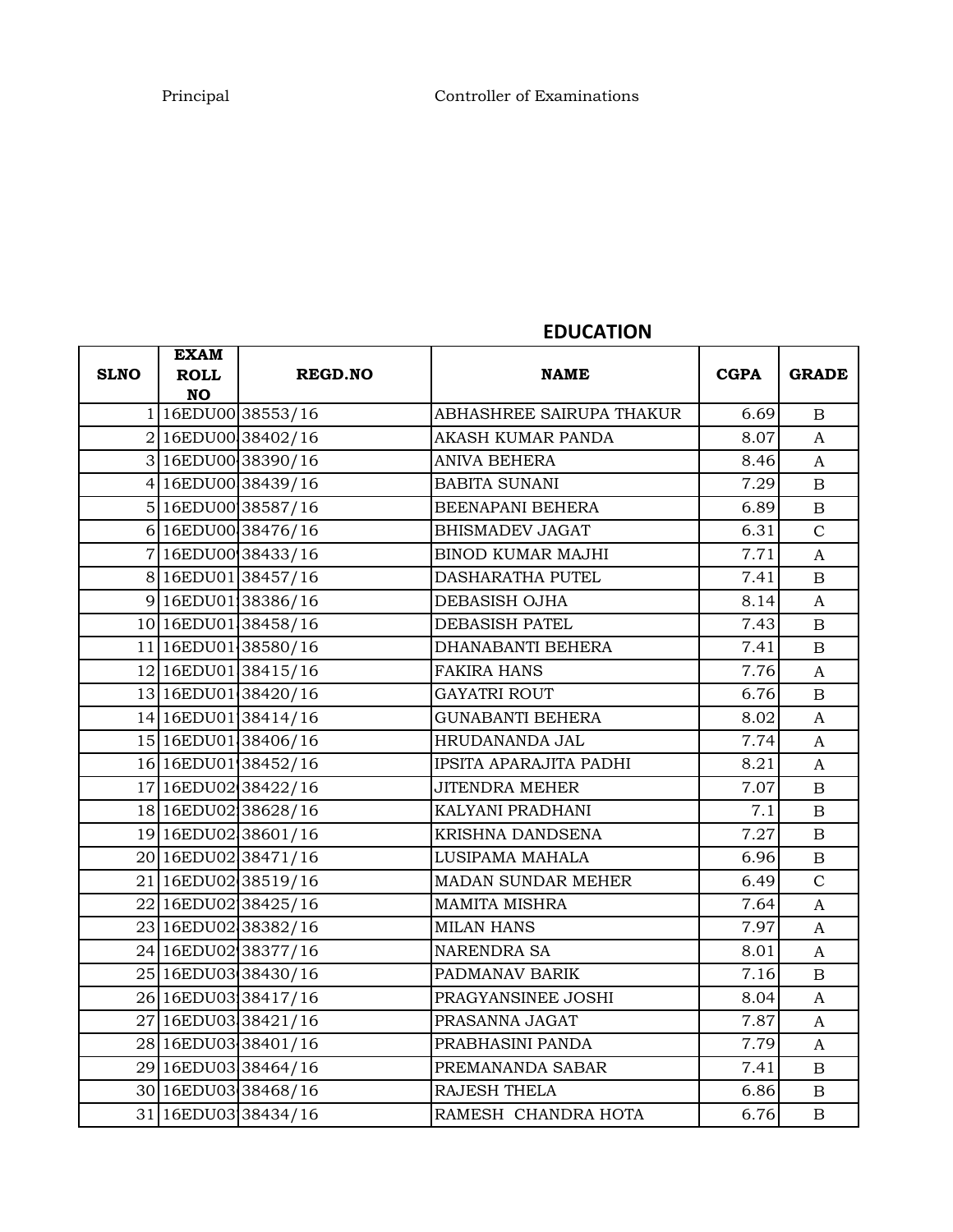| 32 16EDU03 38400/16 | <b>RASHMITA DALAI</b>   | 7.57 | A |
|---------------------|-------------------------|------|---|
| 33 16EDU03 38446/16 | <b>REBATA SAHU</b>      | 7.17 | B |
| 34 16EDU04 38478/16 | SANGEETA PATEL          | 6.69 | B |
| 35 16EDU04 38634/16 | SANJIT KUMAR BHOI       | 7.62 | A |
| 36 16EDU04 38493/16 | <b>SANTOSH BAG</b>      | 7.37 | B |
| 37 16EDU04 38429/16 | SOUBHAGYA MANJARI MEHER | 7.43 | B |
| 38 16EDU04 38479/16 | SUNIL KUMAR PADHAN      | 7.13 | B |
| 39 16EDU04 38424/16 | <b>TANKADHAR TANDI</b>  | 7.5  | A |
| 40 16EDU04 38440/16 | YOGA BALLABA HANS       | 6.83 | B |

Principal Controller of Examinations

| <b>ENGLISH</b> |  |
|----------------|--|
|----------------|--|

| <b>SLNO</b> | <b>EXAM</b><br><b>ROLL</b><br>NO. | <b>REGD.NO</b>      | <b>NAME</b>             | <b>CGPA</b> | <b>GRADE</b>  |
|-------------|-----------------------------------|---------------------|-------------------------|-------------|---------------|
|             |                                   | 16ENG00 38617/16    | DUSMANTA KUMAR PANDA    | 4.6         | D             |
|             |                                   | 16ENG00138413/16    | <b>GUNJA DUBEY</b>      | 6.47        | C             |
|             |                                   | 3 16ENG00 38622/16  | ISHWARI TANDI           | 6.86        | B             |
|             |                                   | 16ENG00 38408/16    | <b>JAGAMOHAN MEHER</b>  | 5.01        | $\mathcal{C}$ |
|             |                                   | 5 16ENG00 38636/16  | <b>K.PRIYA SWAMI</b>    | 5.57        | C             |
|             |                                   | 6 16ENG00 38526/16  | LABANYA JAGAT           | 6.27        | C             |
|             |                                   | 16ENG00 38602/16    | MANAS RANJAN SAGARIA    | 6.84        | B             |
|             |                                   | 8 16ENG01 38416/16  | MAKARDHWAJ MAJHI        | 4.96        | D             |
|             |                                   | 9 16ENG01 38515/16  | MANOJ KUMAR TANDI       | 6.66        | B             |
|             |                                   | 10 16ENG01 38501/16 | PABITRA MAHANAND        | 5.03        | $\mathcal{C}$ |
| 11          |                                   | 16ENG0138379/16     | <b>RASHMITA MEHER</b>   | 7.43        | <sub>B</sub>  |
| 12          |                                   | 16ENG01 38399/16    | RABINDRA NARAYAN JAL    | 6.44        | $\mathcal{C}$ |
|             |                                   | 13 16ENG01 38613/16 | <b>SAROJ KUMAR RANA</b> | 6.39        | C             |

# **HINDI**

| <b>SLNO</b> | <b>EXAM</b><br><b>ROLL</b><br>NO. | <b>REGD.NO</b>      | <b>NAME</b>              | <b>CGPA</b> | <b>GRADE</b> |
|-------------|-----------------------------------|---------------------|--------------------------|-------------|--------------|
|             |                                   | 16HIN002 38632/16   | ARJUN SINGH PRADHANI     | 7.57        | A            |
|             |                                   | 2 16HIN004 38614/16 | DEBASHIS MAHAUTY         | 6.67        | B            |
|             |                                   | 3 16HIN005 38621/16 | <b>GEETA NAG</b>         | 5.87        |              |
|             |                                   | 4 16HIN007 38584/16 | <b>JAISANKAR SAGARIA</b> | 6.54        | B            |
|             |                                   | 5 16HIN011 38453/16 | KHUSI RAM MEHER          | 7.29        | B            |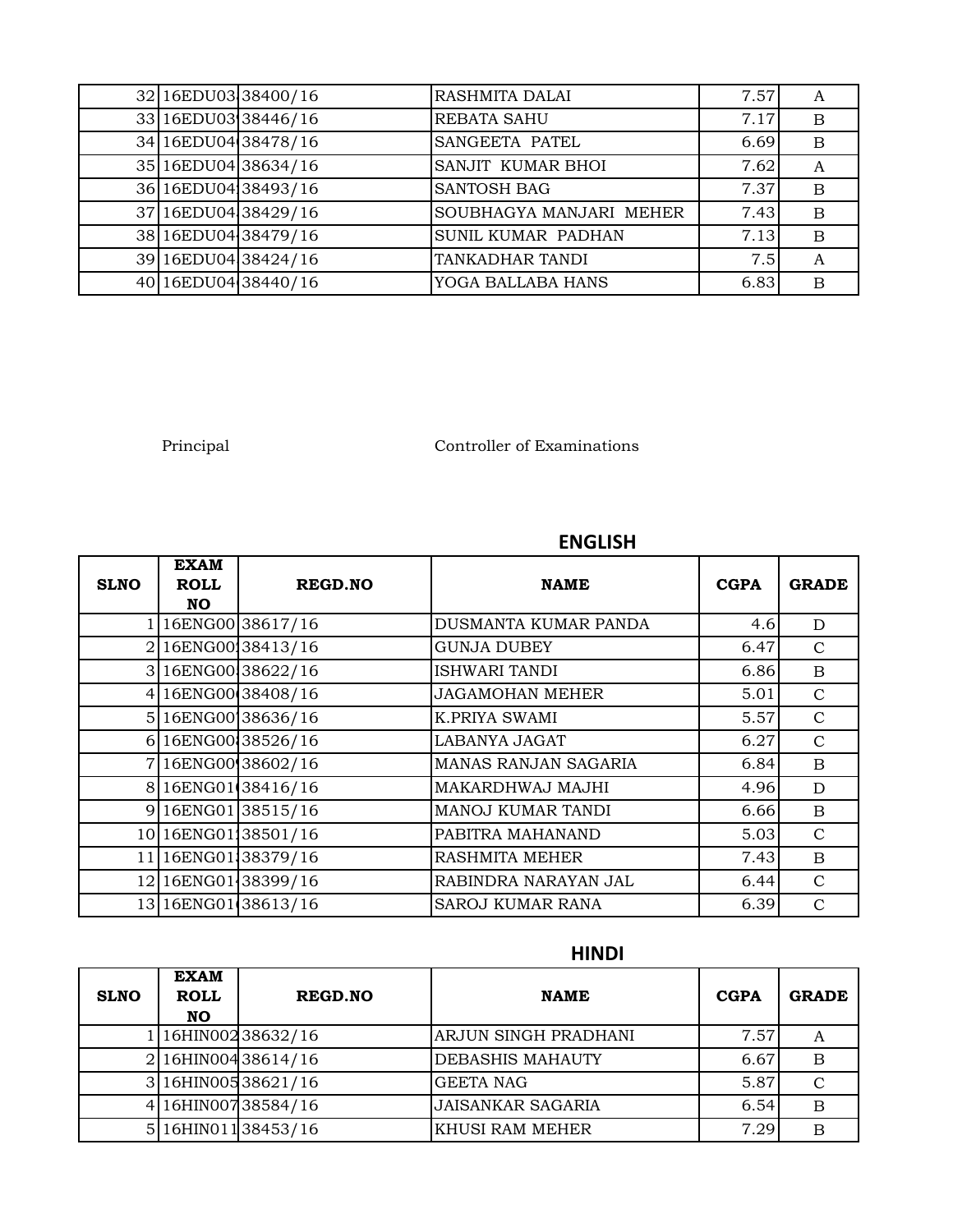|  | 6 16HIN013 38514/16  | <b>NABIN SABAR</b> | 7.06 |  |
|--|----------------------|--------------------|------|--|
|  | 7 16HIN01438454/16   | NANDITA BAG        | 7.76 |  |
|  | 8 16HIN015 38611/16  | NISHA YADAV        | 7.3  |  |
|  | 9 16HIN016 38510/16  | RAJESH SABAR       | 7.04 |  |
|  | 10 16HIN018 38585/16 | SWARNAPRABHA DAS   | 6.42 |  |
|  | 11 16HIN019 38595/16 | TAPIBAR MEHER      | 6.87 |  |

## **HISTORY**

| <b>SLNO</b> | <b>EXAM</b><br><b>ROLL</b><br>NO. | <b>REGD.NO</b>      | <b>NAME</b>            | <b>CGPA</b> | <b>GRADE</b> |
|-------------|-----------------------------------|---------------------|------------------------|-------------|--------------|
|             |                                   | 16HIS00138578/16    | <b>ALOK SETHI</b>      | 4.9         |              |
|             |                                   | 2 16HIS008 38576/16 | <b>GAYATRI MAJHI</b>   | 5.11        |              |
|             |                                   | 3 16HIS019 38486/16 | PALLABI BAG            | 5.5         |              |
|             |                                   | 4 16HIS020 38378/16 | PRAGYAN PARIMITA BARIK | 6.87        | B            |
|             |                                   | 5 16HIS021 38609/16 | PRIYADARSHINI RANA     | 5.64        | C            |
|             |                                   | 6 16HIS028 38607/16 | <b>SIBANANDA SAHU</b>  | 4.99        |              |

Principal Controller of Examinations

**ODIA**

|             | <b>EXAM</b>       |                      |                         |             |                |
|-------------|-------------------|----------------------|-------------------------|-------------|----------------|
| <b>SLNO</b> | <b>ROLL</b><br>NO | <b>REGD.NO</b>       | <b>NAME</b>             | <b>CGPA</b> | <b>GRADE</b>   |
|             |                   | 16ODI00338403/16     | <b>BASANTA BHOI</b>     | 7.17        | B              |
|             |                   | 2 160DI004 38388/16  | <b>BHUJAN THELA</b>     | 7.13        | B              |
|             |                   | 3 16ODI005 38384/16  | <b>BIKESH SAHU</b>      | 8.17        | A              |
|             |                   | 4 160DI006 38637/16  | <b>BINAYAK MEHER</b>    | 5.69        | C              |
|             |                   | 5 160DI007 38450/16  | <b>BINOD NIAL</b>       | 6.86        | B              |
|             |                   | 6 16ODI009 38431/16  | <b>DHARITRI THAPA</b>   | 6.79        | $\overline{B}$ |
|             |                   | 7 16ODI01038451/16   | <b>DINGAR BEHERA</b>    | 6.11        | $\mathcal{C}$  |
|             |                   | 8 160DI011 38497/16  | <b>FULSINGH JAGAT</b>   | 5.59        | $\mathcal{C}$  |
|             |                   | 9 160DI012 38551/16  | <b>GAYATRI BARIK</b>    | 6.3         | $\mathcal{C}$  |
|             |                   | 10 160DI013 38540/16 | HERAMBA MAJHI           | 6.94        | B              |
|             |                   | 11 160DI01d 38635/16 | <b>JAGNYASENI MEHER</b> | 6.3         | $\mathcal{C}$  |
|             |                   | 12 160DI017 38555/16 | <b>JEMAMANI GHOSI</b>   | 6.46        | C              |
|             |                   | 13 160DI018 38482/16 | <b>JHILLEE JAGAT</b>    | 6.31        | $\mathcal{C}$  |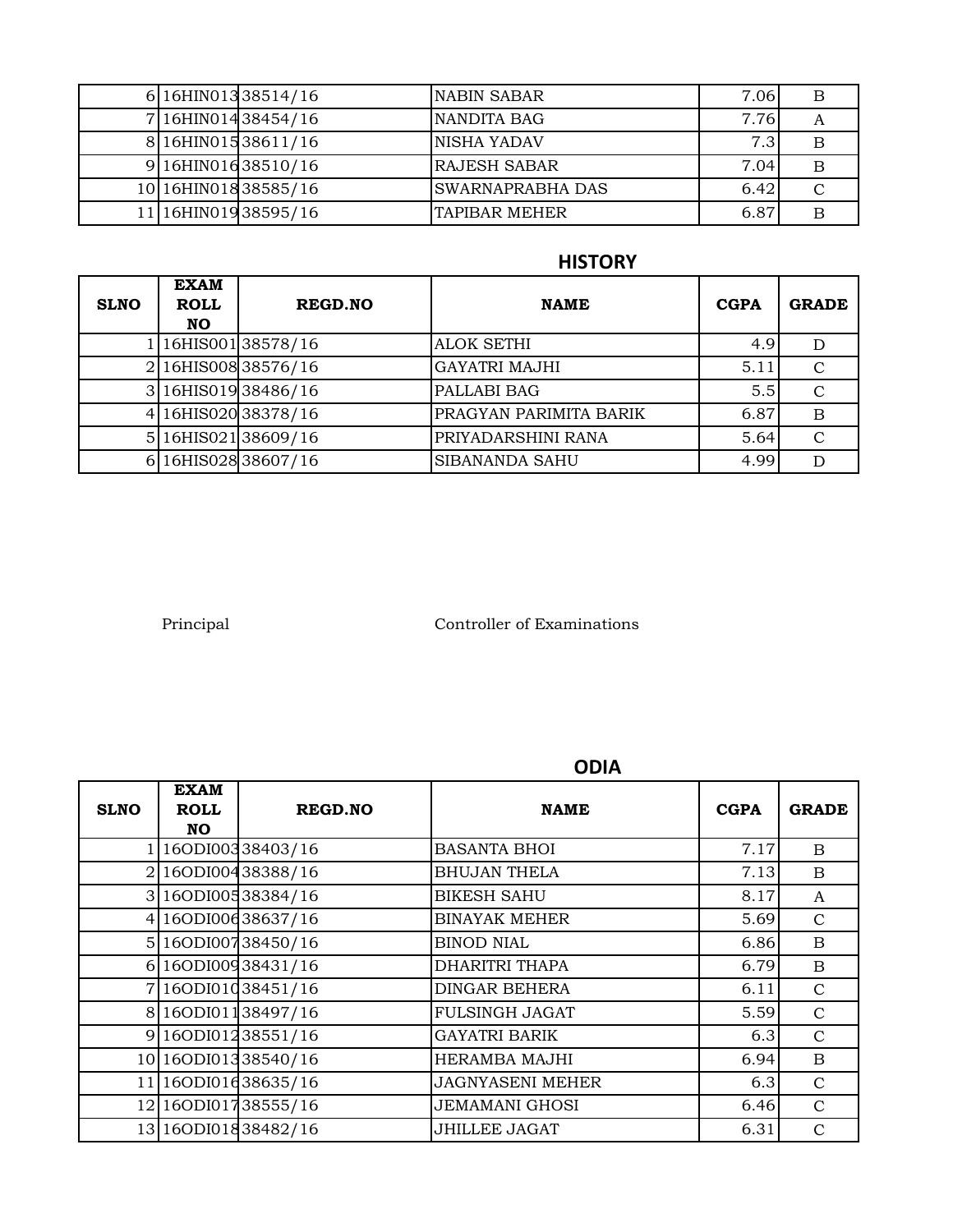|    | 14 160DI019 38487/16     | <b>JOGESWAR MAJHI</b>   | 6.06 | $\mathcal{C}$    |
|----|--------------------------|-------------------------|------|------------------|
|    | 15 16 ODI020 38411/16    | <b>JUDHISTIRA MAJHI</b> | 6.08 | $\mathbf C$      |
|    | 16 16 0 10 22 38435 / 16 | JYOTIRMAYA BEHERA       | 6.94 | $\mathbf B$      |
|    | 17 16ODI023 38483/16     | KANAKA BARDDHAN SAHU    | 8.41 | $\mathbf{A}$     |
|    | 18 16ODI024 38550/16     | <b>LINGESWAR MEHER</b>  | 8.46 | $\boldsymbol{A}$ |
|    | 19 16ODI025 38393/16     | <b>MADAN GAHIR</b>      | 6.86 | $\mathbf B$      |
|    | 20 16ODI026 38590/16     | MADHURI CHINAGUN        | 6.8  | $\mathbf B$      |
|    | 21 16ODI027 38397/16     | MAMATA PODH             | 6.97 | B                |
|    | 22 16ODI029 38469/16     | MARKANDA DHARUA         | 7.11 | B                |
|    | 23 16ODI030 38444/16     | <b>ONKAR SABAR</b>      | 5.69 | $\mathsf{C}$     |
|    | 24 16ODI031 38466/16     | <b>PUSHKAR PANDE</b>    | 6.77 | $\mathbf B$      |
|    | 25 16ODI032 38517/16     | PRABHASINI BHARASAGARIA | 6.5  | $\mathbf B$      |
|    | 26 16ODI033 38387/16     | PURITTA BAGARTI         | 6.56 | B                |
|    | 27 16ODI034 38500/16     | PUSPANJALI SABAR        | 6.53 | $\mathbf B$      |
|    | 28 16ODI035 38534/16     | <b>SABITRI PODH</b>     | 6.23 | $\mathbf C$      |
|    | 29 16ODI036 38383/16     | SABYASACHI SAHU         | 7.74 | $\mathbf{A}$     |
|    | 30 16ODI038 38456/16     | SARADHAKAR SABAR        | 6.99 | B                |
| 31 | 16ODI03938442/16         | <b>SASMITA BEHERA</b>   | 6.61 | $\, {\bf B}$     |
|    | 32 16ODI041 38529/16     | SNEHALATA MAJHI         | 5.9  | $\mathsf{C}$     |
|    | 33 16ODI043 38477/16     | <b>SUSANTA MAJHI</b>    | 5.84 | $\mathsf{C}$     |
|    | 34 16ODI045 38494/16     | TANAYA PUNJI            | 6.79 | $\, {\bf B}$     |

Principal Controller of Examinations

# **PHILOSOPHY**

| <b>SLNO</b> | <b>EXAM</b><br><b>ROLL</b><br>NO | <b>REGD.NO</b>               | <b>NAME</b>             | <b>CGPA</b> | <b>GRADE</b> |
|-------------|----------------------------------|------------------------------|-------------------------|-------------|--------------|
|             |                                  | 16PHI00738624/16             | LIPSA SARAF             | 6.3         |              |
|             |                                  | 2 16 HI 0 1 1 38 6 2 5 / 1 6 | <b>ROSHNI SINGH DEO</b> | 6.01        |              |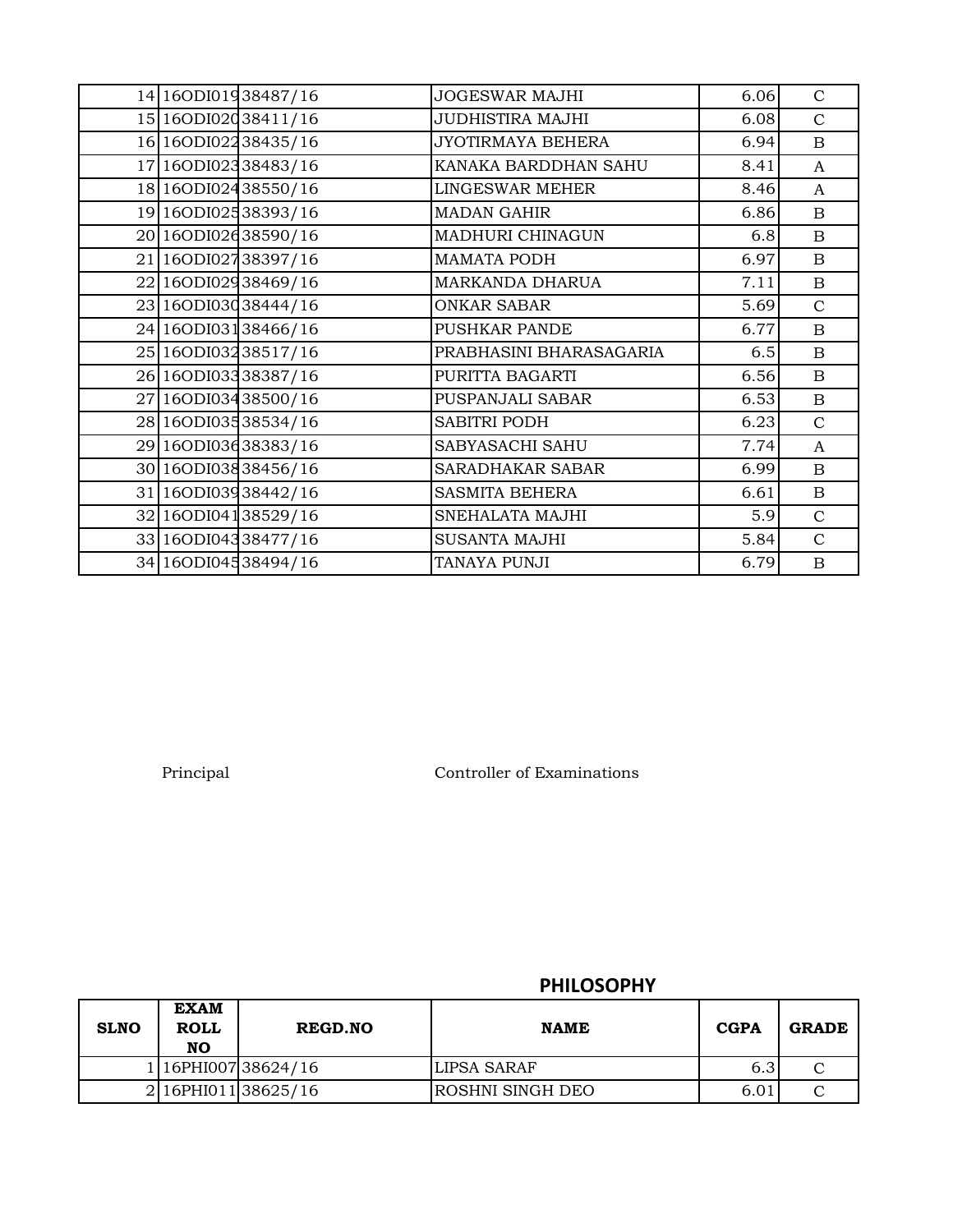#### **SLNO EXAM ROLL NO REGD.NO NAME CGPA GRADE** 1 16PSC00138395/16 AHALYA MEHER 10 7.67 A 2 16PSC00238398/16 AMBIKA PUTEL 7 B 3 16PSC00338561/16 ANIL KUMAR DASH 6.53 B 4 16PSC00438936/16 BHOJARAJ MEHER 8.37 A 5 16PSC005 38467/16 BHUTNATH SABAR 6.74 B 6 16PSC00738392/16 GHANASHYAM SAGARIA 6.36 C 7 16PSC009 38480/16 GURUCHARAN THELA 4.76 D 8 16PSC01238412/16 JANME JAYA SINGH NINA 5.57 C 9 16PSC01338472/16 JOGENDRA MAJHI 5.5 C 10 16PSC01 (38586/17 KAMALINEE PANDA 5.62 C 11 16PSC01938567/16 **KETAKI RAUT** 5.64 C 12 16PSC02038385/16 KHIRAMANI MEHER 6.93 B 13 16PSC02 138545/16 LOKESHWAR BAG 6.46 C 14 16PSC02338441/16 MADHUSUDAN BARIK 6.2 C 15 16PSC02638437/16 MANSURA PARWEEN 6.31 C 16 16PSC02738475/16 MOHAN KUMAR MALLIK 6.49 C 17 16PSC02838455/16 MURLIDHAR PRADHANI 6.23 C 18 16PSC03138463/16 NIRUPAMA SHABAR 16.16 C 19 16PSC03238432/16 OMITA RAUT RAY 5.31 C 20 16PSC035 38380/16 RAJENDRA GHIVELA 7.13 B 21 16PSC03d38516/16 RANJANI SUNANI 5.89 C 22 16PSC03838596/16 RINKI SINGH THAKUR 5.97 C 23 16PSC03938381/16 SAHISTA ANJOOM 6.7 B 24 16PSC04138427/16 SANJAY KUMAR SAGARIA 6.27 C 25 16PSC04338389/16 SIBANGI MUND 6.6 B 26 16PSC04438376/16 SONAL PATTNAIK 8.6 E 27 16PSC045 38591/16 SUJATA BANGOLLA 6.1 C 28 16PSC04d38422/16 SUSHANTA MEHER 7.09 B 29 16PSC04738491/16 SHYAMSUNDAR BARIK 5.53 C 30 16PSC04838525/16 TANKADHAR MAJHI 6.07 C 31 16PSC049 38532/16 TANKADHAR MAJHI 6.77 B

# **POLITICAL SCIENCE**

Principal Controller of Examinations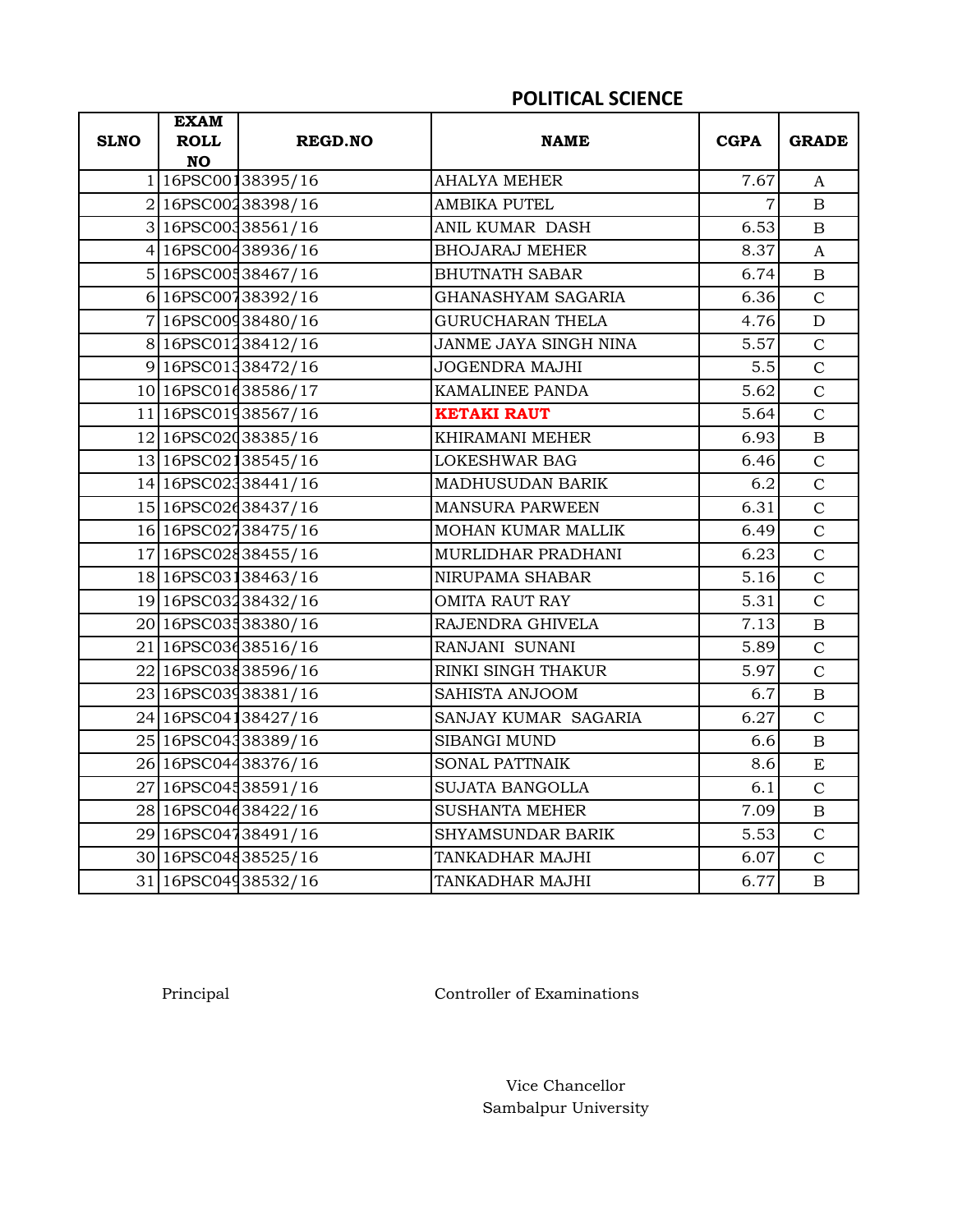Page-1

# $ADA$

 $05/2019$ 

# m declared to have

#### **DIVISION**

| First Class with Dist |
|-----------------------|
| First Class with Dist |
| Second Class Honours  |
| Second Class Honours  |
| First Class with Dist |
| Second Class Honours  |
| Second Class Honours  |
| First Class with Dist |
| First Class with Dist |

| <b>DIVISION</b>       |
|-----------------------|
| Second Class Honours  |
| Second Class Honours  |
| Second Class Honours  |
| Second Class Honours  |
| First Class with Dist |
| Second Class Honours  |
| Second Class Honours  |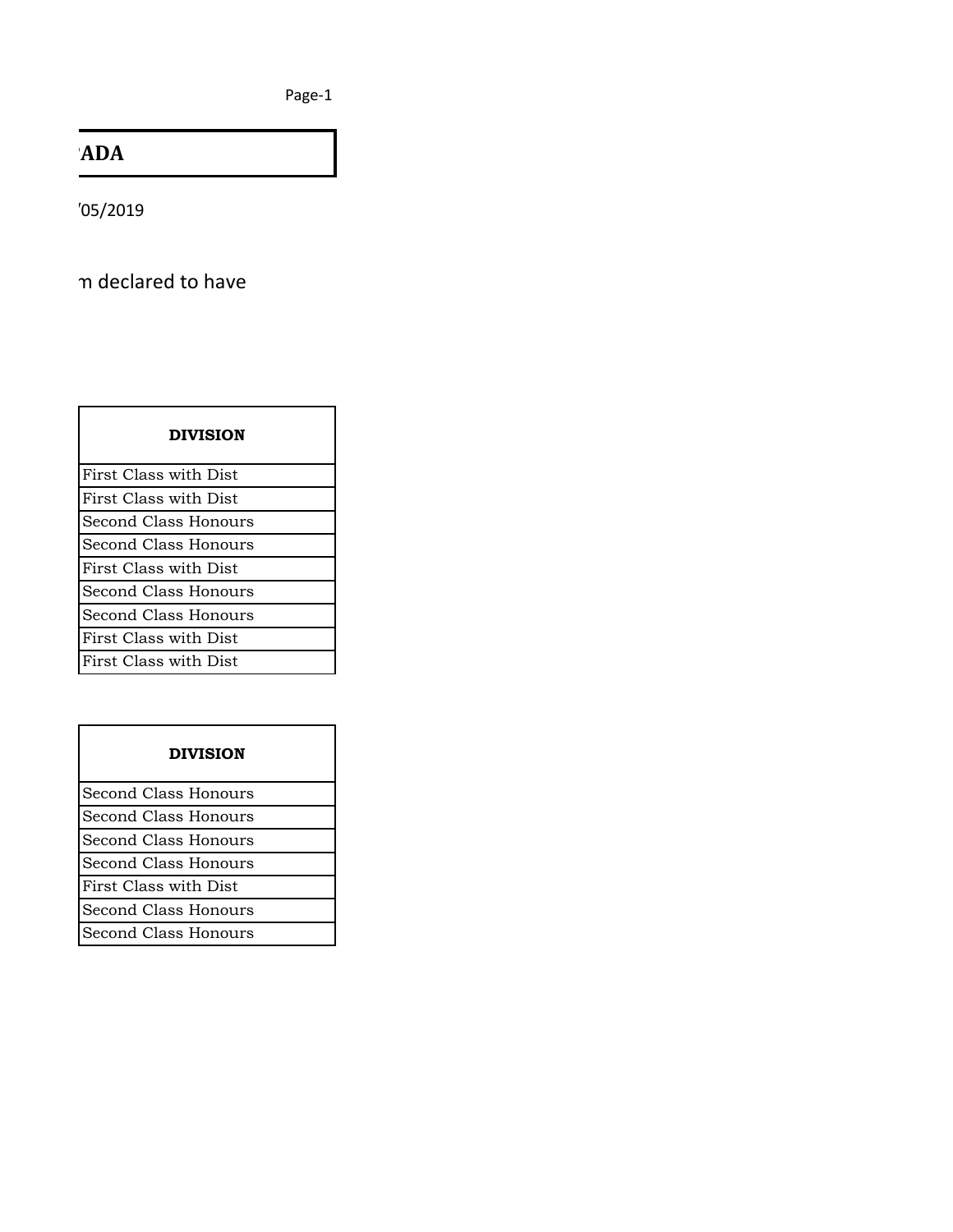Page-2

| <b>DIVISION</b>              |
|------------------------------|
| <b>First Class Honours</b>   |
| First Class with Dist        |
| First Class with Dist        |
| First Class with Dist        |
| <b>First Class with Hons</b> |
| Second Class Honours         |
| First Class with Dist        |
| First Class with Dist        |
| First Class with Dist        |
| First Class with Dist        |
| First Class with Dist        |
| First Class with Dist        |
| <b>First Class Honours</b>   |
| First Class with Dist        |
| First Class with Dist        |
| First Class with Dist        |
| First Class with Dist        |
| First Class with Dist        |
| First Class with Dist        |
| First Class with Dist        |
| <b>Second Class Honours</b>  |
| First Class with Dist        |
| First Class with Dist        |
| First Class with Dist        |
| First Class with Dist        |
| First Class with Dist        |
| First Class with Dist        |
| First Class with Dist        |
| First Class with Dist        |
| First Class with Dist        |
| <b>First Class Honours</b>   |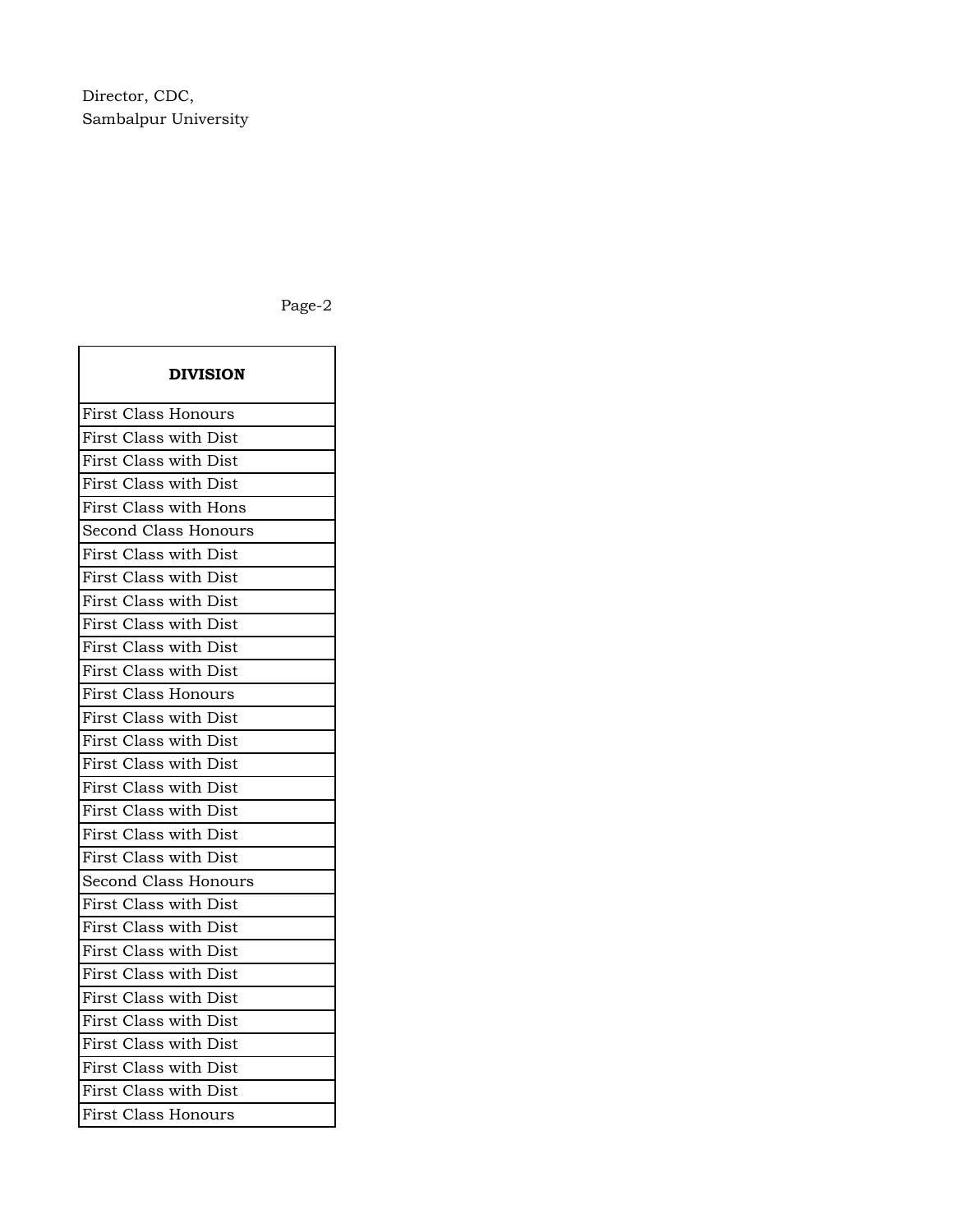| First Class with Dist        |
|------------------------------|
| First Class with Dist        |
| First Class Honours          |
| <b>First Class Honours</b>   |
| <b>First Class with Dist</b> |
| First Class with Dist        |
| First Class with Dist        |
| First Class with Dist        |
| First Class with Dist        |

Director, CDC, Sambalpur University

Page-3

| <b>DIVISION</b>             |
|-----------------------------|
| Pass without Honours        |
| Second Class Honours        |
| First Class with Dist       |
| Second Class Honours        |
| Second Class Honours        |
| Second Class Honours        |
| First Class with Dist       |
| Pass without Honours        |
| First Class with Dist       |
| Second Class Honours        |
| First Class with Dist       |
| <b>Second Class Honours</b> |
| Second Class Honours        |
|                             |

## **DIVISION**

| First Class with Dist        |
|------------------------------|
| <b>First Class Honours</b>   |
| Second Class Honours         |
| <b>First Class with Dist</b> |
| First Class with Dist        |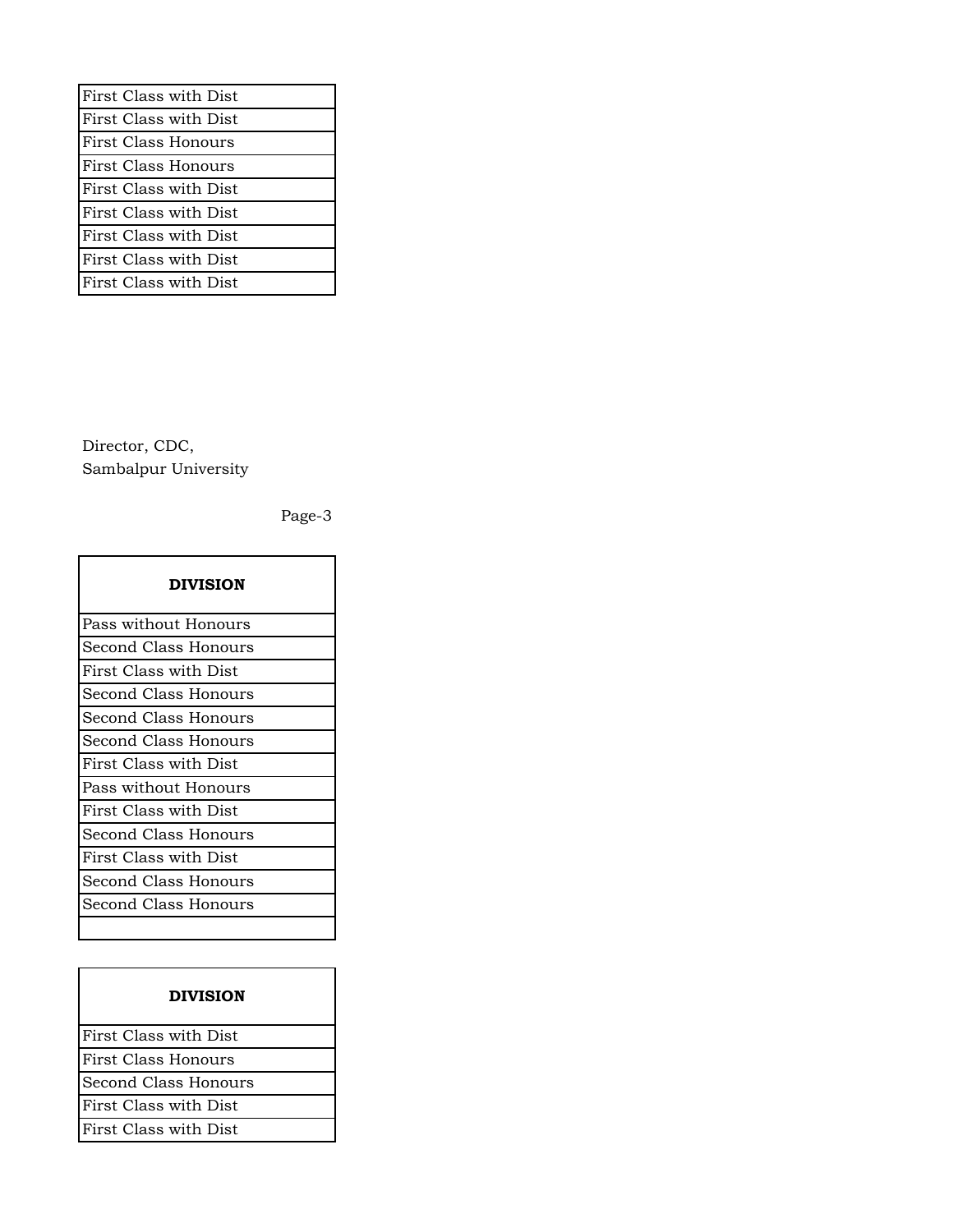| <b>First Class with Dist</b> |
|------------------------------|
| <b>First Class with Dist</b> |
| <b>First Class with Dist</b> |
| <b>First Class with Dist</b> |
| Second Class Honours         |
| <b>First Class Honours</b>   |

#### **DIVISION**

| Pass without Honours  |
|-----------------------|
| Second Class Honours  |
| Second Class Honours  |
| First Class with Dist |
| Second Class Honours  |
| Pass without Honours  |

Director, CDC, Sambalpur University

Page-4

| DIVISION                    |
|-----------------------------|
| First Class with Dist       |
| First Class Honours         |
| First Class with Dist       |
| <b>Second Class Honours</b> |
| First Class with Dist       |
| <b>First Class Honours</b>  |
| Second Class Honours        |
| Second Class Honours        |
| Second Class Honours        |
| First Class Honours         |
| Second Class Honours        |
| Second Class Honours        |
| Second Class Honours        |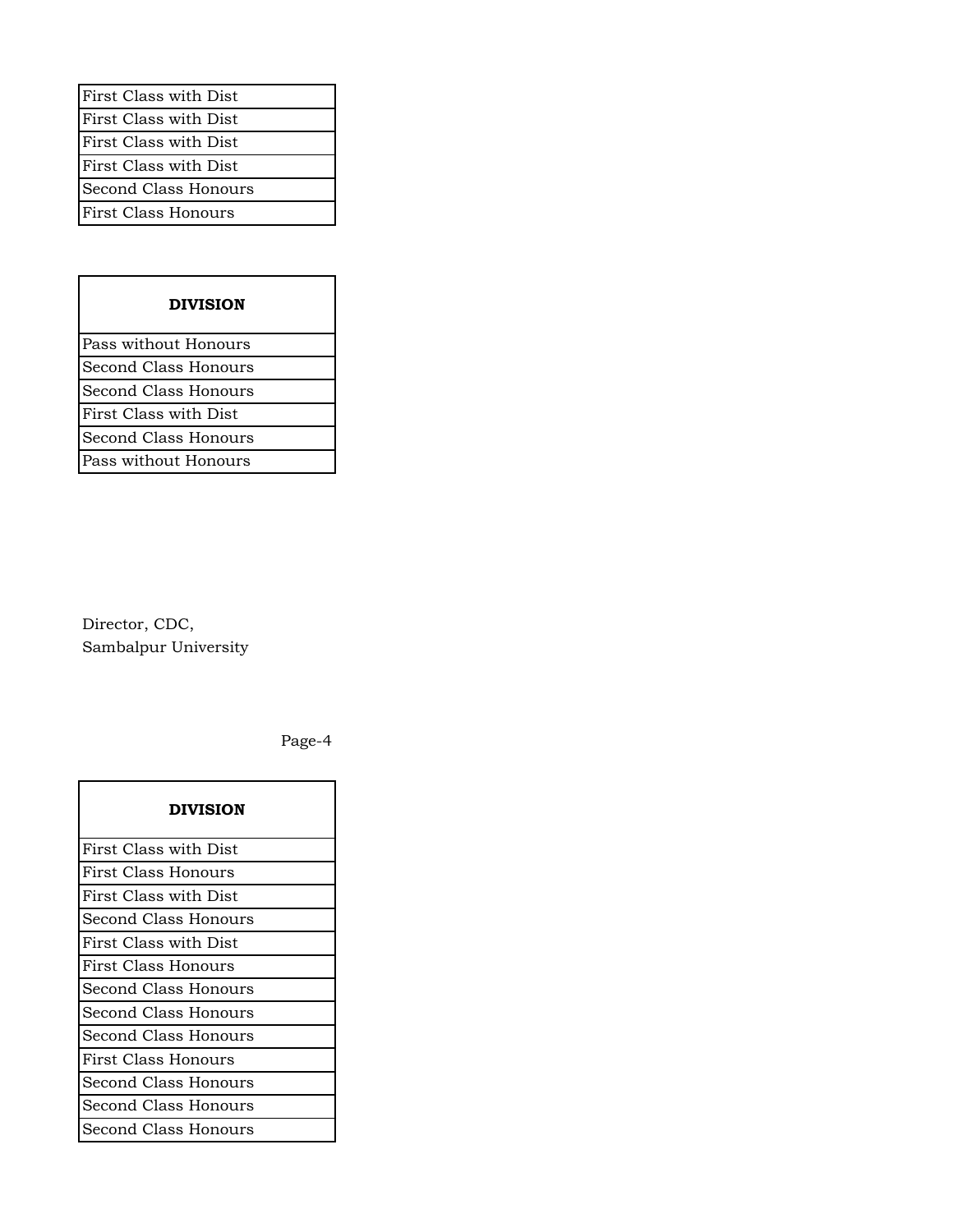| Second Class Honours       |
|----------------------------|
| Second Class Honours       |
| First Class with Dist      |
| First Class with Dist      |
| First Class with Dist      |
| First Class with Dist      |
| <b>First Class Honours</b> |
| First Class with Dist      |
| First Class with Dist      |
| Second Class Honours       |
| First Class with Dist      |
| First Class Honours        |
| <b>First Class Honours</b> |
| First Class Honours        |
| Second Class Honours       |
| First Class with Dist      |
| First Class with Dist      |
| First Class with Dist      |
| Second Class Honours       |
| Second Class Honours       |
| First Class with Dist      |

Director, CDC, Sambalpur University

Page-5

#### **DIVISION**

Second Class Honours Second Class Honours